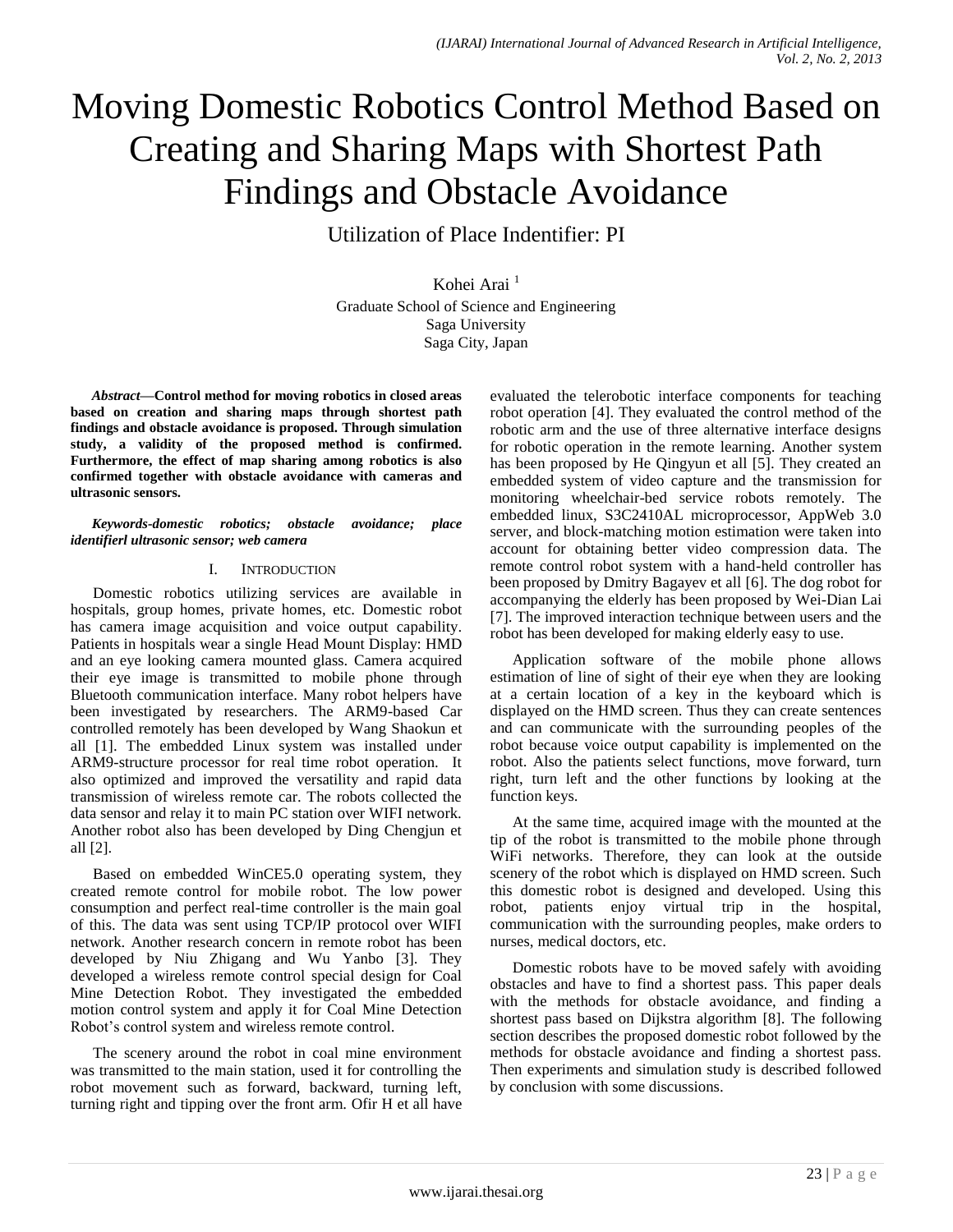# II. PROPOSED DOMESTIC ROBOT HELPING HOSPITALIZED PATIENTS

### *A. Fundamental Ideas of the Proposed Robot*

There is a concept of Place Identifier: PI. One of the examples shown below,

# tag:hospital.net,2009:pi/2floor/31-2/view1/flag/hh.mm.ss

This is a kind of tag expressions which is known as tag scheme  $(RFC4151)^1$  which allows identifying spatial reference coordinate system with DNS representations. Tag information says, the name of the hospital, floor, room, interior, the data acquisition time and so on as shown in Figure 1. Figure 1 (a) shows an example of floor layout of the floor in the hospital while Figure 1 (b) shows an example of room layout. Therefore, any specific piece of the items in the interior, in the room, on the floor in the hospital can be identified with PI. These examples have mesh. Every cross points of the mesh has the spatial reference coordinate system. Therefore, DNS representation of tag scheme is on the corresponding spatial reference coordinate system.





Fig. 1. Examples Of Floor And Room Layout

# *B. Process Flow of the Proposed Robot Control*

Figure 2 shows the process flow of the proposed helper robotics control.

l 1 http://www.ietf.org/rfc/rfc4151.txt



Fig. 2. Process Flow Of The Proposed Helper Robotics Control

Along with the mesh which is shown in Figure 1, robotics are controlled and moved from the start point to the end point (destination). Shortest pass can be found based on Dijkstra algorithm and obstacles are detected by the norm image between the current and the reference images. All the robots on the same floor and room has shared map which is composed with the mesh data. Using floor and room layout, static obstacles are found and stored in the map database in a real time basis. Therefore, collision may not be happened.

# *C. Shortest Pass Finding with Dikstra Algorithm*

Djikstra algorithm can be illustrated as shown in Figure 3.In the Figure 3, there are just five nodes. Pass lengths are indicated between the adjacent nodes. From Figure 3 (a) to (h), the shortest pass is found subsequently. Thus the shortest pass, from node No.0 to node No.2 through node No.1 and No.4 can be found.

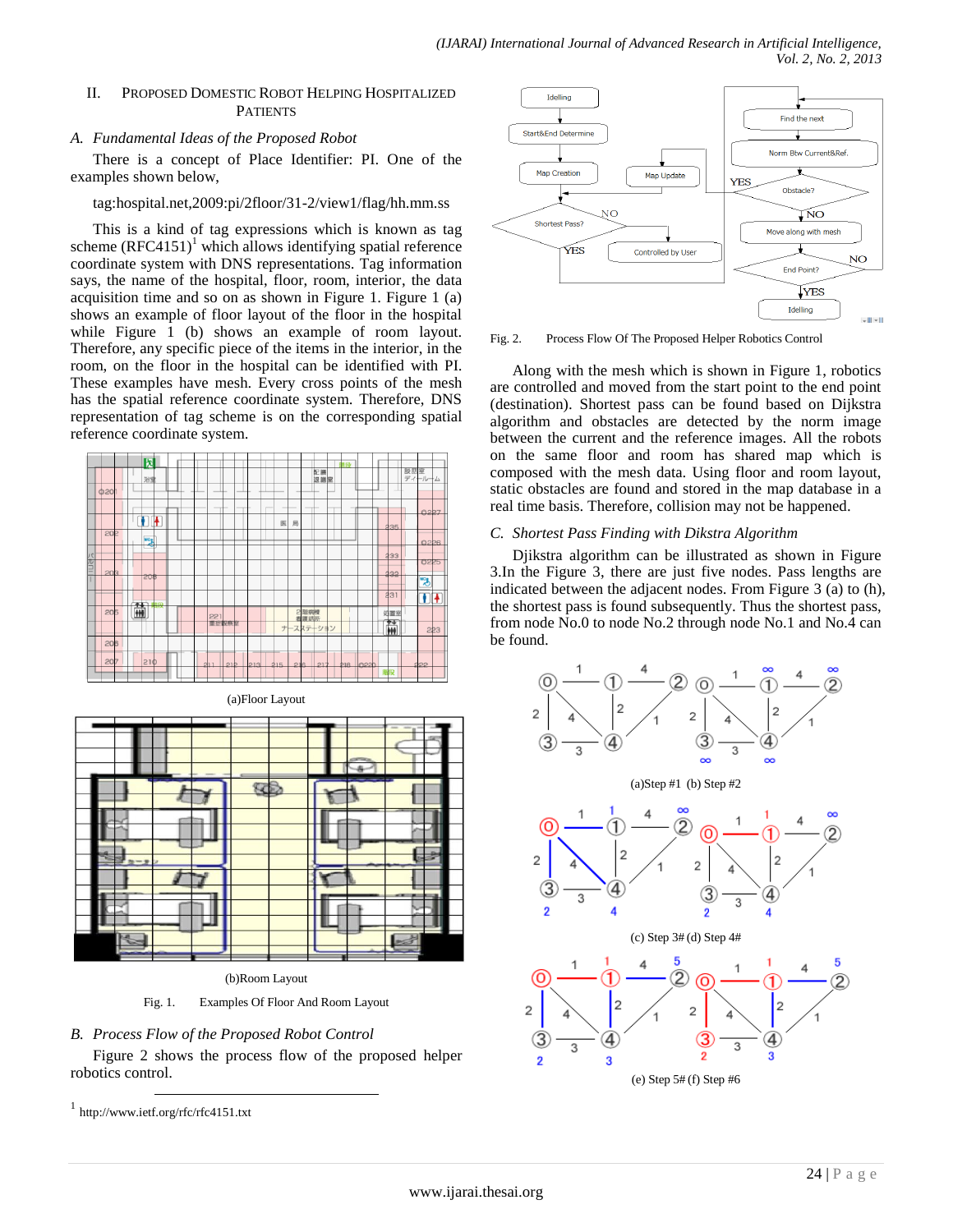

Fig. 3. Dijkstra Algorithm For Shortest Path Findings

#### *D. Method for Obstacle Avoidance*

Using camera acquired image which are mounted at the tip of the domestic robot, patients can identify obstacles. One of the examples of the acquired images with camera is shown in Figure 4 together with the outlook image which is taken from the hand held camera tracing to the robot.



Fig. 4. Acquired Image with the Camera Mounted At the Tip of Helper Robot and the Image of Helper Robot from the Hand Held Camera

Patients can avoid the obstacles which are found by looking at the camera acquired image through finding a route for avoiding the obstacles. It is also possible to avoid obstacles because robots are sharing their own created map as shown in Figure 5.





(b)The second robot may avoid the obstacles found by the first robot with the map sharing among the robots

Fig. 5. Obstacle Avoidance with Map Sharing Among Robots

#### III. EXPERIEMENTS

#### *A. Preliminary Experiment*

Figure 6 shows the example of process flow for obstacle avoidance.

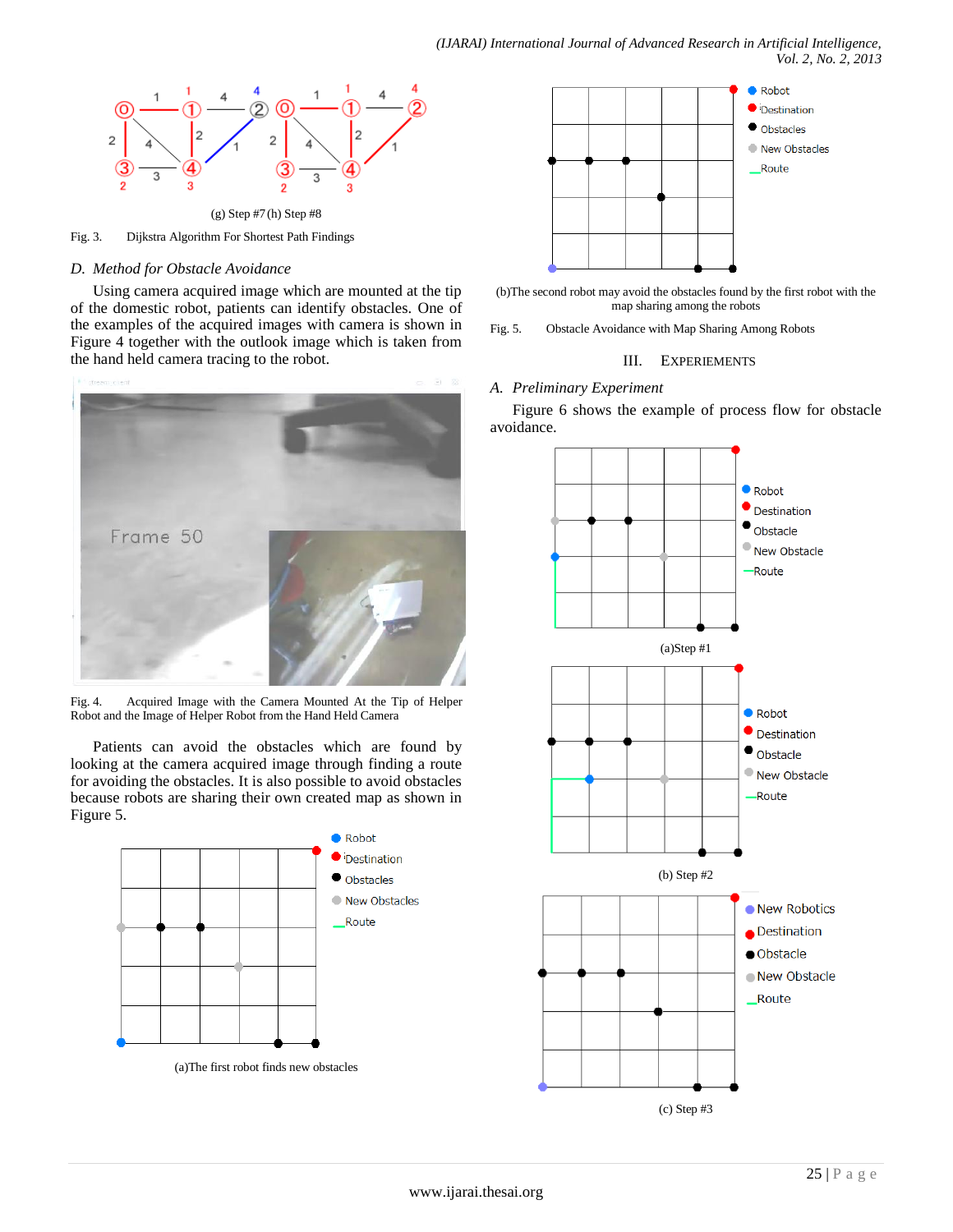

Fig. 6. Example Of Process Flow For Obstacle Avoidance.

Original situation is shown in Figure 5 (a). Starting from the bottom left corner, robot moves to the destination which is situated at the top right corner. Two robots share floor and room layout maps. At the step #1 and #2, the first robot creates a map. The map is shared by the second robot. Therefore, the second robot can avoid transient obstacles because the first robot meet the transient obstacles then the maps are updated with the location of the transient obstacles.

At the step #1, new obstacles (grey colored objects) appear. There are three types of obstacles, static, dynamic, and transient obstacles. Wall, door, interior, etc. is a kind of static obstacle while moving obstacles such as walking nurse, medical doctor, and patient is a dynamic obstacle. Suddenly appeared and disappeared obstacles, on the other hands, are transient obstacles. In the step #1, transient obstacles appear suddenly. Therefore, the robot has to change the route for avoiding static and transient obstacles in accordance with the Dijkstra algorithm.

At the step #2, the first robot meet the another obstacle. Then the robot changes route in accordance with Dijkstra algorithm. At the step #3, the second robot departs from the start point for the same destination of the top right corner in accordance with the updated maps. Therefore, the second robot can determine the shortest pass as shown in Figure 6 (d) of the step #4.

#### *B. Obstacle Finding and Avoidance*

Obstacles can be found by comparing between current and the reference image without obstacle. At the cross points of location, of meshed data of floor and room layout, forward looking images are acquired a prior basis as reference images. Therefore, obstacle can be identified when the norm between the current and the reference images is greater than zero. Reducing influences due to illumination condition changes, shadows and shades by using Near Infrared: NIR camera, the current and the reference images are acquired. Also influence due to geometric distortion on the calculation of norm can be eliminated with image matching (or template matching) between the current and the reference images. In the image matching process, Affine transformation is assumed for geometric distortion.

Figure 7 (a) and (b) shows the reference and the current images which are acquired with the forward looking NIR camera mounted at the tip of the robot. There is an obstacle in

the current image. Also Figure 8 shows norm image between Figure 7 (a) and (b). Obstacle can be detected as shown in Figure 8. Figure 8 shows the norm image between the current and the reference images at the cross point of the meshed data for floor and room layout.



(a)Reference image



(b)Current image

Fig. 7. Examples of the Reference and the Current Images



Fig. 8. Norm Image between the Reference and the Current Images Results in Obstacle Finding.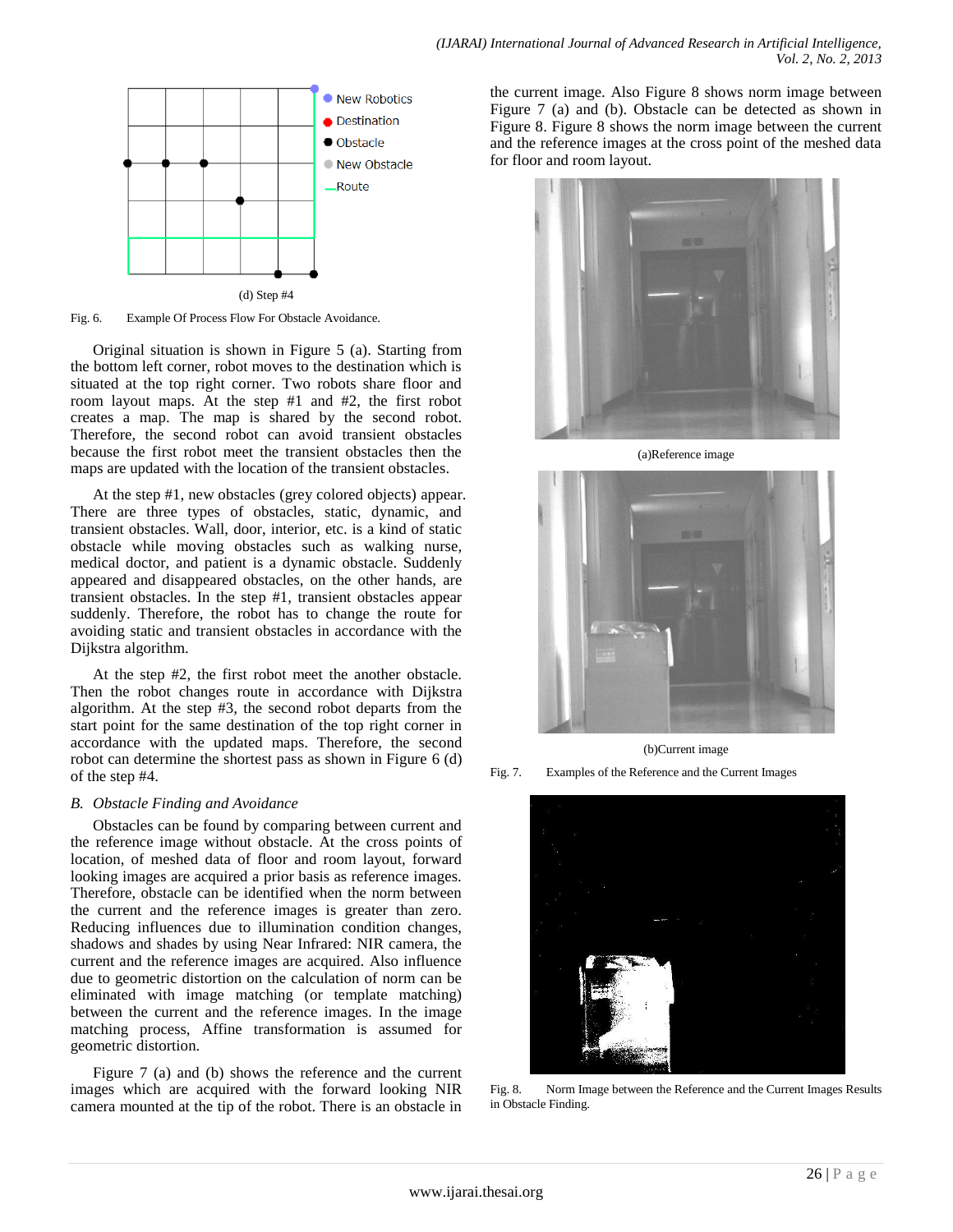# *C. Realistic Simulation*

Much realistic situation is taken into account with the following simulation parameters,

Mesh size: 30 by 20

The number of robotics: 3

The number of moving obstacles: 0 to 15

Floor and room layout, initial location of robotics, moving obstacles (medical doctors, nurses, patients) start and end points (destination) is shown in Figure 9. The simulations are taken place with a variety of initial conditions of the initial location of robotics and moving obstacles. Floor and room layout as well as mesh size and the number of robotics are fixed. The initial locations are determined with uniformly distributed random number. The number of trials is set at 10 times.

Figure 9 (a) and (b) shows situation and location of robotics as well as log data of three robotics locations at the initial situation while Figure 9 (c) and (d) shows those at the intermediate situation. Meanwhile, Figure 9 (e) and (f) shows those for the final situation.

When collision occurs between or among the robotics, then it is assumed to be delayed 10 unit steps for recovering from the collision situation. A comparative study on the required number of steps (time) for getting the destination from the start point is conducted between with and without map sharing among robotics.



(a)Initial situation of robotics and moving obstacles



(b)Log data of the location of three robotics as function of the number of steps







(d)Log data of three robotics location at intermediate situation



(e)Final situation



(f)Log data of three robotics locations at the final situation

Fig. 9. Situation and Location of Robotics at the Initial, Intermediate, and Final Situations